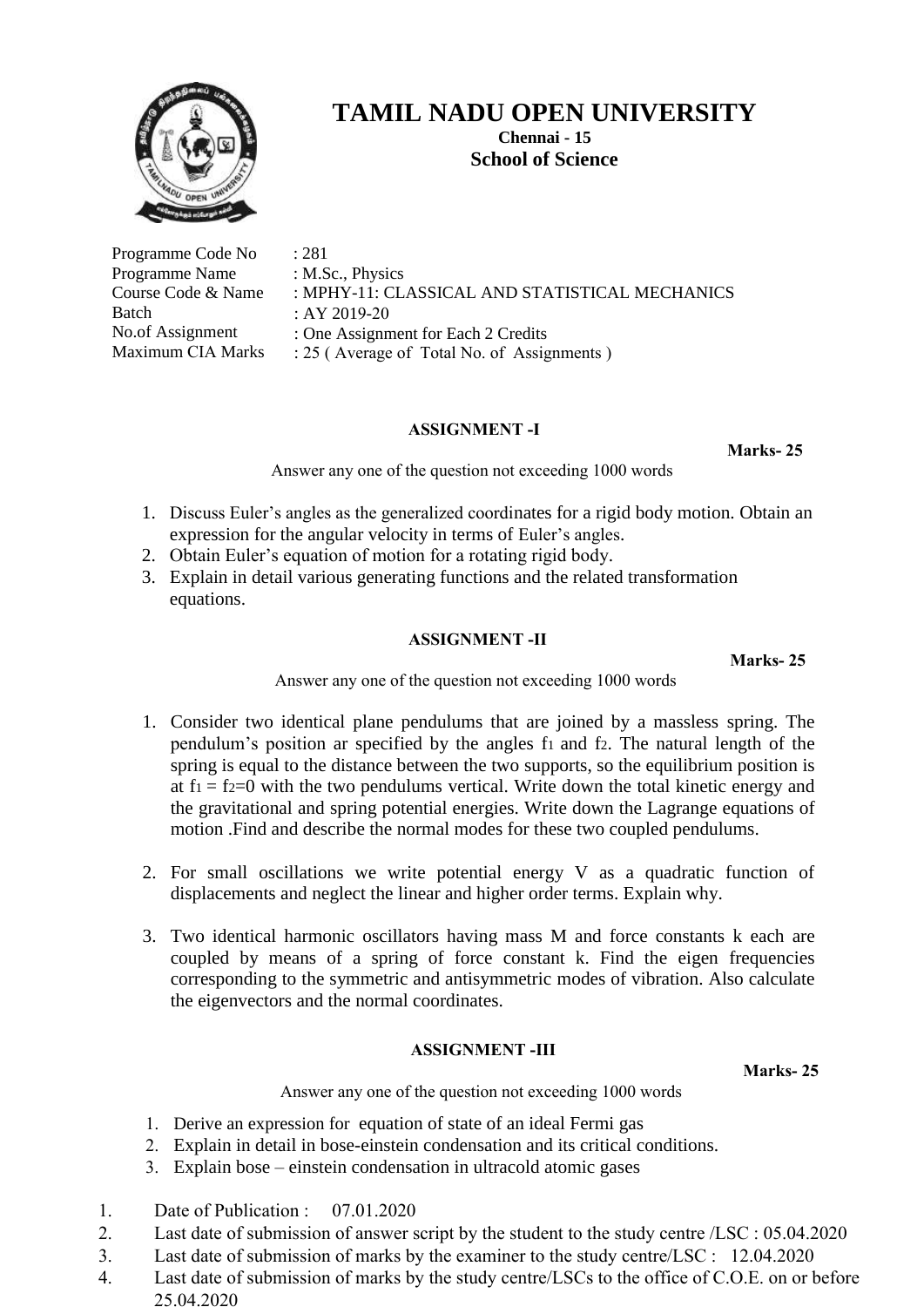

**Chennai - 15 School of Science** 

| Programme Code No        | : 281                                      |
|--------------------------|--------------------------------------------|
| Programme Name           | : M.Sc., Physics                           |
| Course Code & Name       | : MPHY-12:MATHEMATICAL PHYSICS             |
| Batch                    | : AY 2019-20                               |
| No.of Assignment         | : One Assignment for Each 2 Credits        |
| <b>Maximum CIA Marks</b> | : 25 (Average of Total No. of Assignments) |

### **ASSIGNMENT -I**

**Marks- 25**

Answer any one of the question not exceeding 1000 words

- 1. State and verify Cayley Hamilton Theorem
- 2. Derive Legendre function.
- 3. Find solution for the following equation  $\frac{d2y}{dx^2}$  2x  $\frac{dy}{dx}$ +2ny = 0 Where n is positive integer.

### **ASSIGNMENT -II**

**Marks- 25**

Answer any one of the question not exceeding 1000 words

- 1.Explain the following
	- (i) Derivative of Fourier Transform, (ii) Fourier transform of a Derivative,
	- (iii) Fourier sine and cosine Transform of Derivatives

(iv) Find the Fourier transform of  $e^{-It}$ 

- 2. What is Laplace Transform? Explain first and second shifting theorem & Laplace Transform of derivatives.
- 3. What is Inverse Laplace Transform? Explain with example.

### **ASSIGNMENT -III**

**Marks- 25**

- 1. State and verify Cauchy's integral theorem and cauchy's intergral formula.
- 2. Which of the following are analytic functions of complex variable,  $z = x+iy$  (i) Z (ii)  $Z$ <sup>-1</sup> (iii)  $e^{\sin z}$
- 3. How to Representation of a group and explain Reducible and irreducible representation with example
- 1. Date of Publication : 07.01.2020
- 2. Last date of submission of answer script by the student to the study centre /LSC : 05.04.2020
- 3. Last date of submission of marks by the examiner to the study centre/LSC : 12.04.2020
- 4. Last date of submission of marks by the study centre/LSCs to the office of C.O.E. on or before 25.04.2020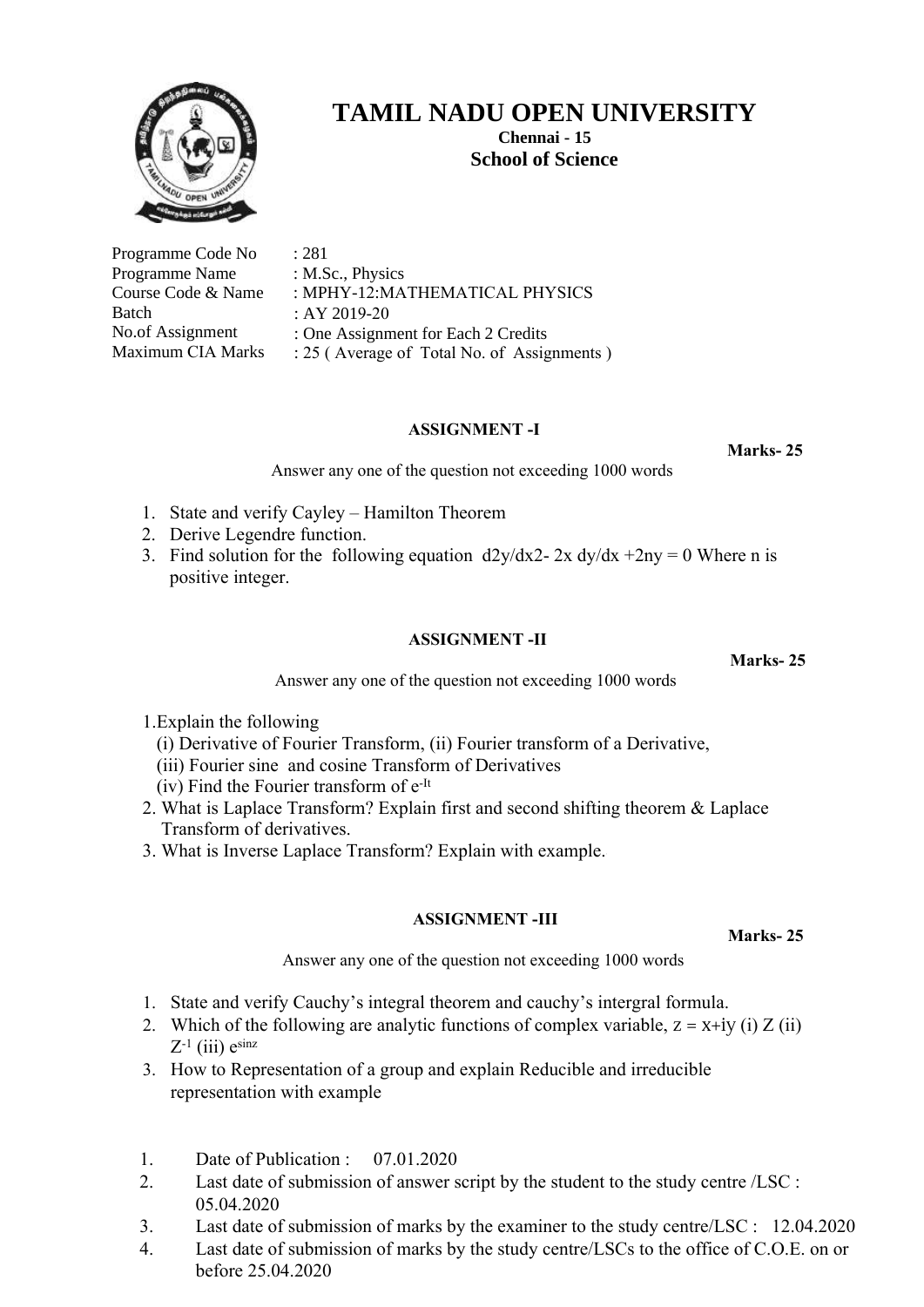

**Chennai - 15 School of Science** 

| Programme Code No  | : 281          |
|--------------------|----------------|
| Programme Name     | : $M.Sc., Phy$ |
| Course Code & Name | : $MPHY-13$    |
| Batch              | : AY 2019-2    |
| No.of Assignment   | : One Assig    |
| Maximum CIA Marks  | $: 25$ (Avera  |

vsics

: ELECTROMAGNETIC THEORY

: AY 2019-20

nment for Each 2 Credits

ige of Total No. of Assignments )

# **ASSIGNMENT -I**

**Marks- 25**

Answer any one of the question not exceeding 1000 words

- 1. State and explain Gauss law and its applications
- 2. State and prove Electrostatics Uniqueness Theorems.
- 3. Explain Magnetic force due to Volume distribution of current and derive Continuity equation

# **ASSIGNMENT -II**

**Marks- 25**

Answer any one of the question not exceeding 1000 words

- 1. Derive Boundary conditions on the field vectors
- 2. Derive Maxwell's equations and their physical significance
- 3. State and prove work-energy theorem and derive its integral form

## **ASSIGNMENT -III**

**Marks- 25**

- 1. Derive Boundary Conditions For The Electromagnetic Field Vectors: B, E, D, And H,(At The Interface Between Two Media)
- 2. Explain General Treatment of Reflection and Refraction
- 3. Define reflection coefficient and derive the relation of Transmission coefficient between two nonconducting media.

- 1. Date of Publication : 07.01.2020
- 2. Last date of submission of answer script by the student to the study centre /LSC : 05.04.2020
- 3. Last date of submission of marks by the examiner to the study centre/LSC : 12.04.2020
- 4. Last date of submission of marks by the study centre/LSCs to the office of C.O.E. on or before 25.04.2020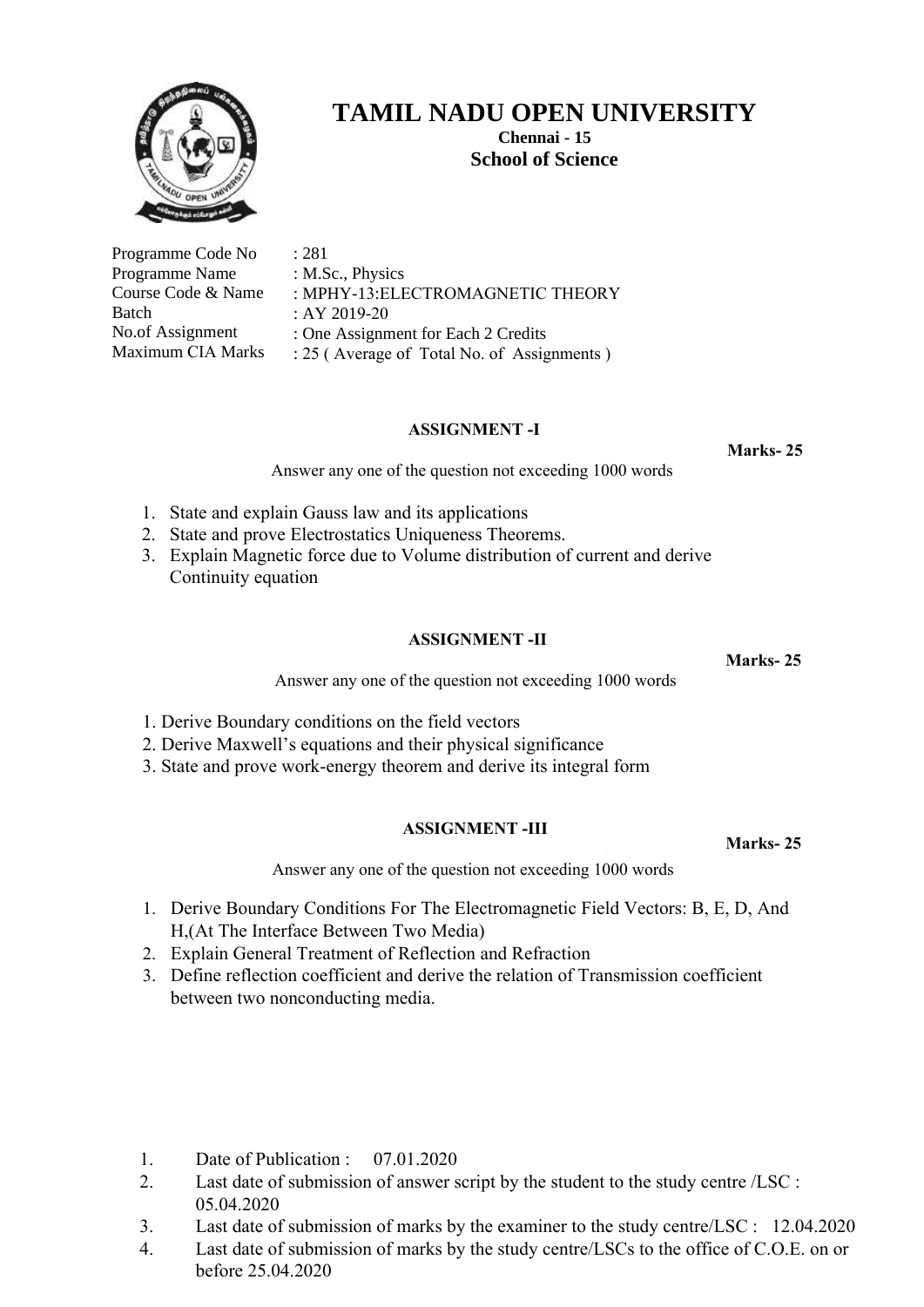

**Chennai - 15 School of Science** 

Programme Name Course Code & Name Batch No.of Assignment Maximum CIA Marks : M.Sc., Physics

: 281

: MPHY-14:NUCLEAR PHYSICS

: AY 2019-20

: One Assignment for Each 2 Credits

: 25 ( Average of Total No. of Assignments )

## **ASSIGNMENT -I**

**Marks- 25**

Answer any one of the question not exceeding 1000 words

- 1. (a) How are the nuclear spin, orbital Angular momentum and parity of nucleus predicted from the shell model. (b) Explain collective model of Nucleus.
- 2. Discuss different types of exchange forces.
- 3. (a) What are magic and semi-magic numbers? Give experimental evidences in support of magic numbers and shell structure of nucleons in nuclei. (b) Write a note on Nuclear Isomerism.

### **ASSIGNMENT -II**

**Marks- 25**

Answer any one of the question not exceeding 1000 words

- 1. (i) Derive Fermi's theory of β -decay? (ii) Write a note on β -ray spectrum?.
- 2. List out the properties of  $\alpha$ ,  $\beta$ . γ rays
- 3. State and explain Radioactive displacement law and Selection rules for β-decay

### **ASSIGNMENT -III**

**Marks- 25**

- 1. Derive Breit Wigner Single level formula for scattering
- 2. Explain the following (i) Neutron -Proton scattering at low energies (ii) Proton Proton scattering at low energies.
- 3. What you mean by an elementary particle? How are the elementary particles Classified on the basis of their masses, interaction.
- 1. Date of Publication : 07.01.2020
- 2. Last date of submission of answer script by the student to the study centre /LSC : 05.04.2020
- 3. Last date of submission of marks by the examiner to the study centre/LSC : 12.04.2020
- 4. Last date of submission of marks by the study centre/LSCs to the office of C.O.E. on or before 25.04.2020